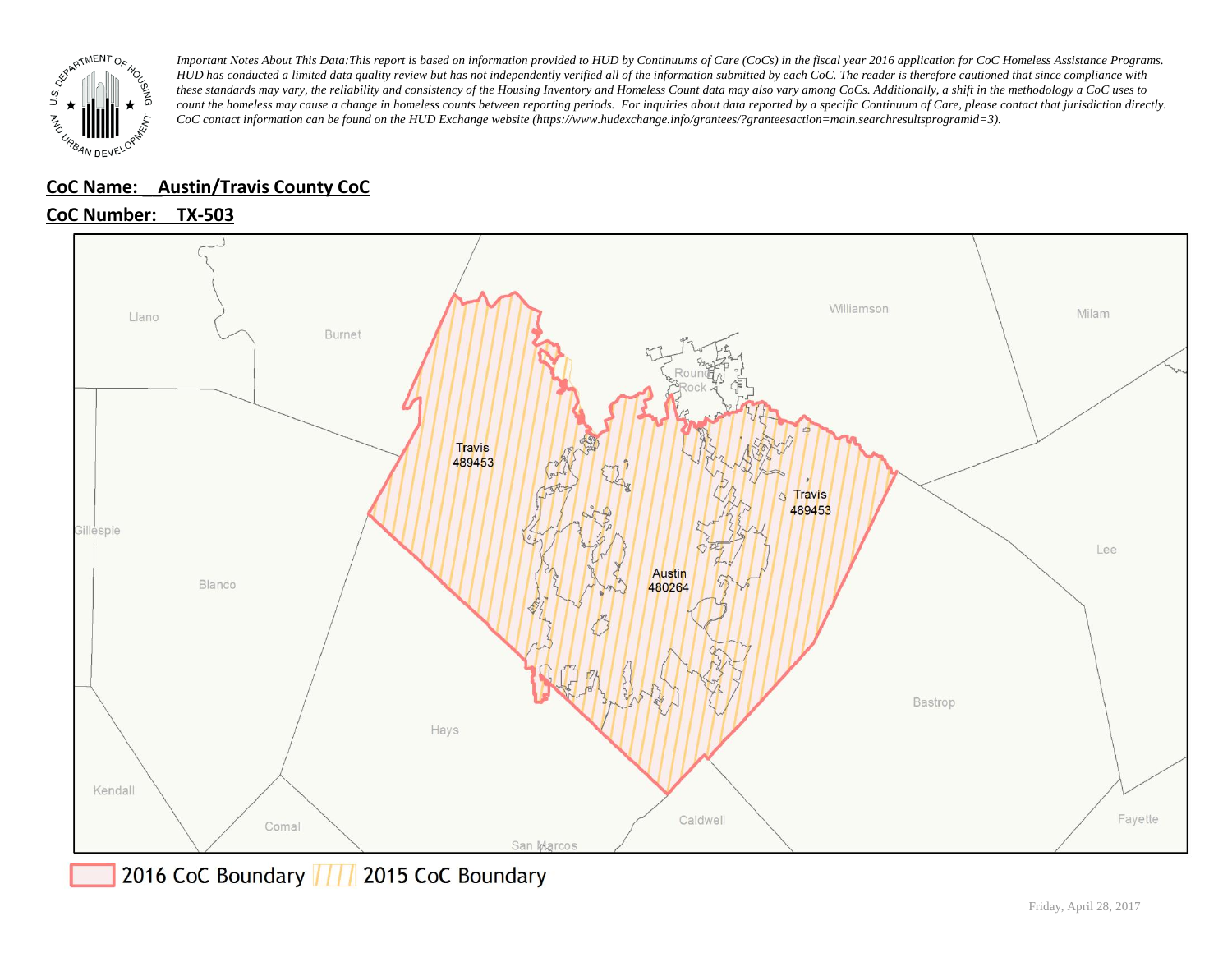

### **CoC Name: \_\_ Austin/Travis County CoC**

#### **CoC Number: TX-503**



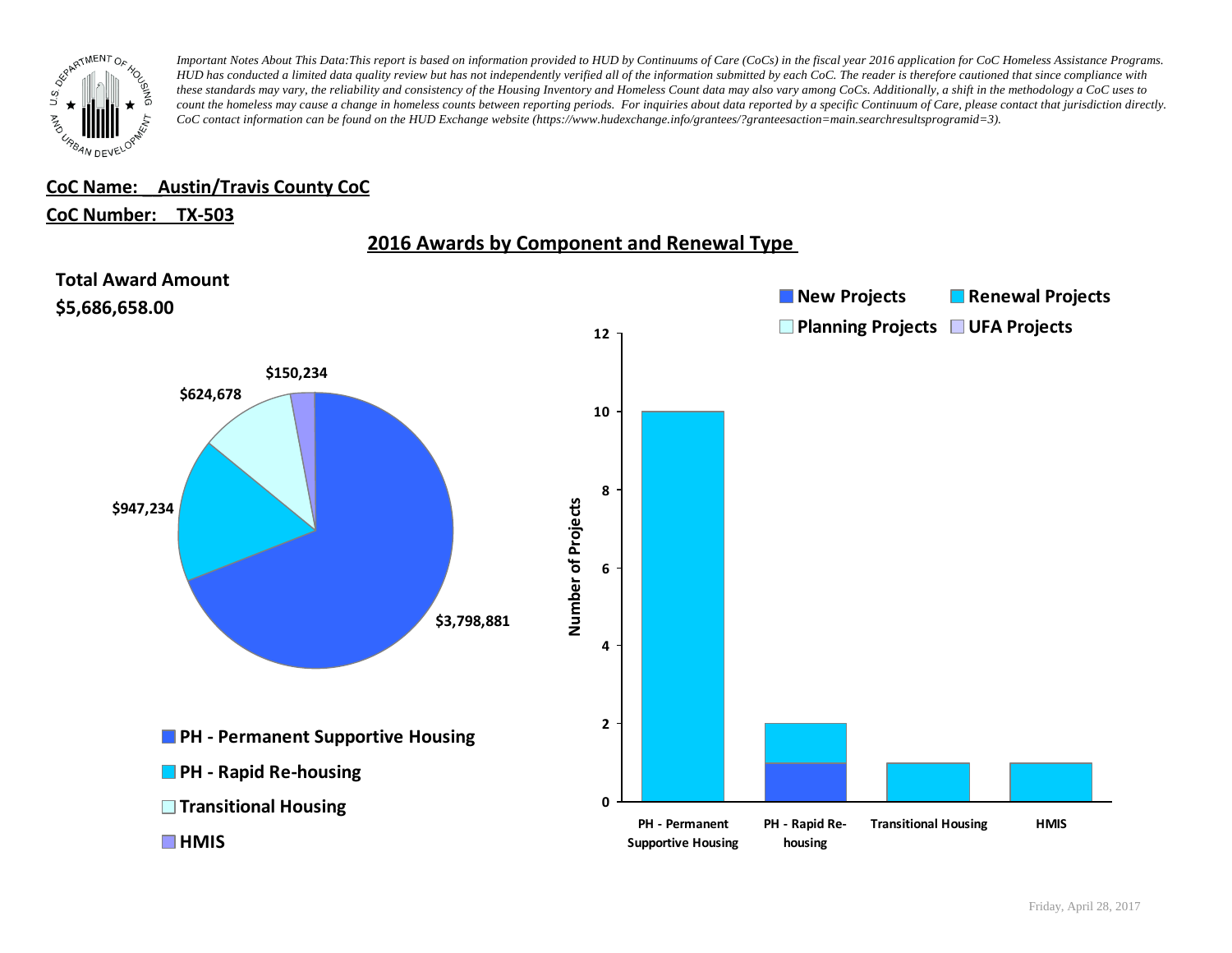

# **CoC Name: \_\_ Austin/Travis County CoC**

#### **CoC Number: TX-503**



# **2016 Housing Inventory Summarized by Target Population and Bed Type**

**\* Mixed beds may serve any target population**

**\*\*Adult & Child and Adult & Child Beds refer to beds for households with one adult and at least one child under age 18**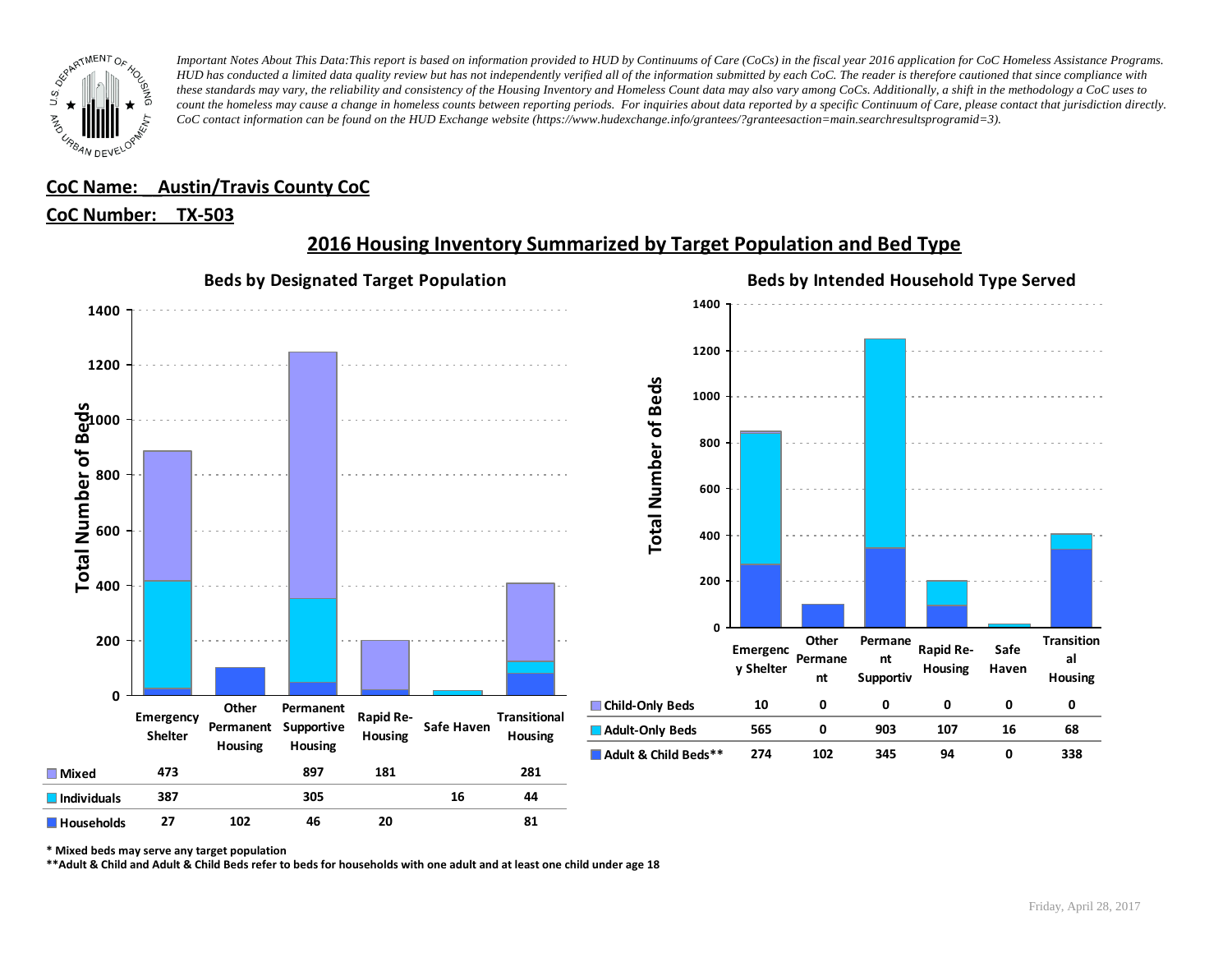

**CoC Name: \_\_ Austin/Travis County CoC**

#### **CoC Number: TX-503**

# **2016 Point in Time Count Summarized by Household Type**



\* Safe Haven programs are included in the Transitional Housing category.

¹This category includes single adults, adult couples with no children, and groups of adults. ²This category includes households with one adult and at least one child under age 18.

<sup>3</sup>This category includes persons under age 18, including children in one-child households, adolescent parents and their children, adolescent siblings, or other household configurations composed only of children.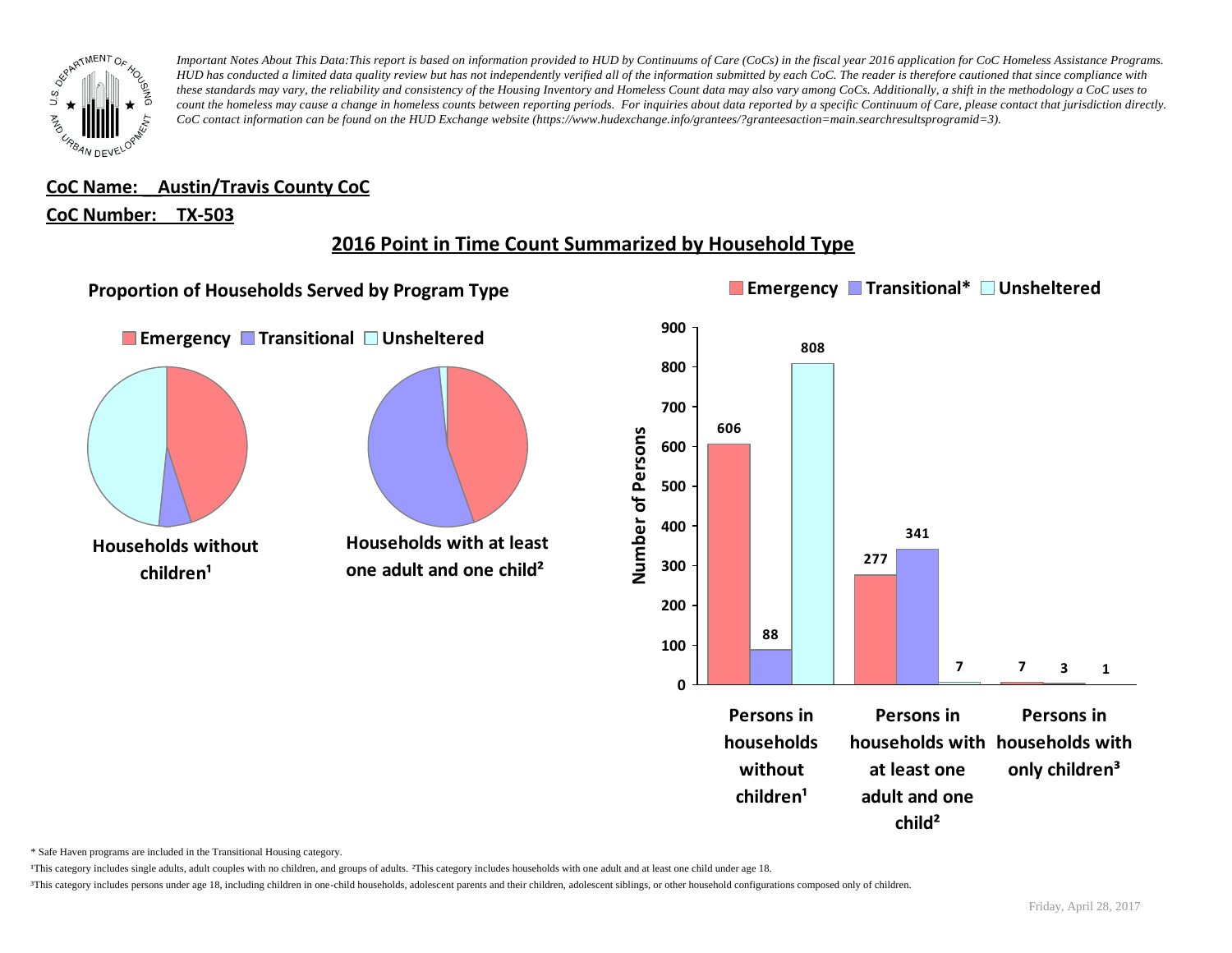

#### **CoC Name: \_\_ Austin/Travis County CoC** ¹This category includes single adults, adult couples with no children, and groups of adults. ²This category includes households with one adult and at least one child under age 18.

# <u>CoC Number: TX-503</u>

# **2016 Point-In-Time Count Proportion of Persons in each Age Group by Household Type**



\* Safe Haven programs are included in the Transitional Housing category.

¹This category includes single adults, adult couples with no children, and groups of adults. ²This category includes households with one adult and at least one child under age 18.